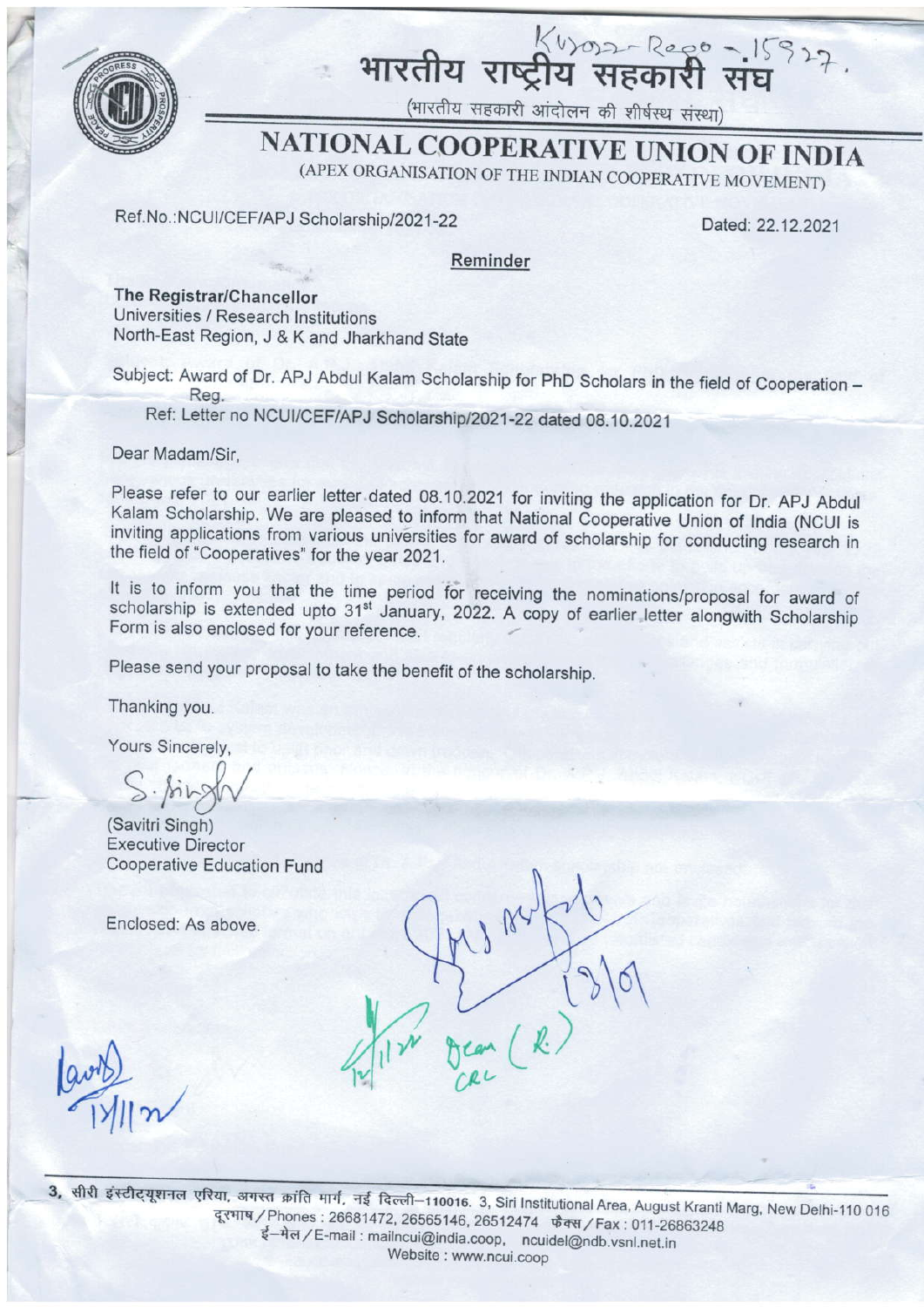

# भारतीय राष्ट्रीय सहकारी संघ<br>(मारतीय सहकारी आंदोलन की शीर्षस्थ संस्था)

## NATIONAL COOPERATIVE UNION OF INDIA

(APEX ORGANISATION OF THE INDIAN COOPERATIVE MOVEMENT)

Ref.No.:NCUI/CEF/APJ Scholarship/2021-22

Dated: 08.10.2021

The Registrar/Chancellor Universilies / Research Institutions

### Subject: Award of Dr. A.P.J. Abdul Kalam Scholarship for PhD Scholars in the field of Cooperation - Reg.

Dear Madam/Sir,

We are pleased to inform that the National Cooperative Union of lndia (NCUI) is inviting applications from various universities for award of scholarship for conducting research in the field of "Cooperatives" for the year 2021.

The NCUI, apex organization of the lndian Cooperative Movement was established in the year <sup>1929</sup> with the prime objective to educate, guide and assist people in the efforts to build up and develop the cooperative business sector and to serve as an exponent of cooperative opinion in accordance with the cooperative principles.

With a view to achieve this objective, NCUI regularly conducts, collaborates and assists in carrying out research, innovation, development and also to understand cooperative challenges and formulation of projects for cooperative development.

Dr. A.P. J. Abdul Kalam was an eminent scientist popularly known as the "Missile Man" of India for his work on missile system development. He served as the 11<sup>th</sup> President of Republic of India and worked with missionary zeal to uplift poor and down trodden. Cooperatives in India are also mandated to serve the poor farmers and artisans. Hence, in the honour of Dr. A.P.J. Abdul Kalam, NCUI has set-up a scholarship for conducting research in the field of "Cooperatives" for 2 PhD scholars every year. The proposed scholarship will be given only to those scholars who are pursuing their PhD work on "Cooperatives" through reputed universities/institutes as per the UGC guidelines.

A scholarship form and guidelines of Dr. A.P.J. Abdul Kalam scholarship are enclosed'

You are requested to circulate this letter to all concerned departments and invite nominations for this scholarship from scholars who wish to undertake a PhD in the field of Cooperatives and forward the details in the attached format on or before 30<sup>th</sup> of November 2021. Shortlisted candidates will be called for interview for final selection.

Thanking you.

Yours Sincerely,

 $S$ - $\beta$ irgh

(Savitri Singh) **Director** Cooperative Education Fund

a, सीरी इंस्टीट्यूशनल एरिया, अगस्त क्रांति मार्ग, नई दिल्ली–110016. 3, Siri Institutional Area, August Kranlimary<br>दूरभाष / Phones : 26681472, 26565146, 26512474 'फैक्स / Fax : 011-26863248<br>Geogli mailpovi@india.coop....p ई-मेल / E-mail : mailncui@india.coop, ncuidel@ndb.vsnl.net.in Website : www.ncui.coop